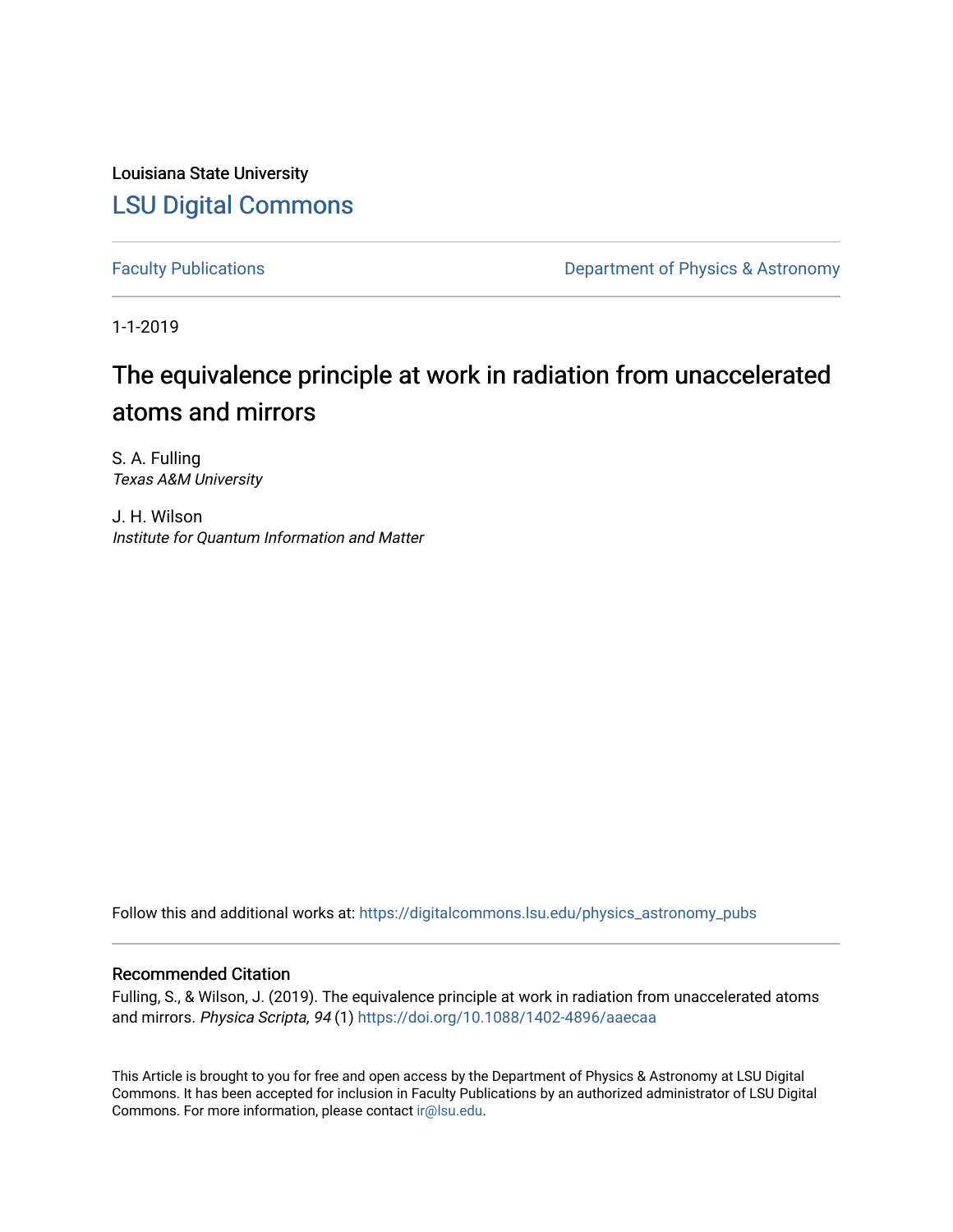## The Equivalence Principle at Work in Radiation from Unaccelerated Atoms and Mirrors

S. A. Fulling[∗](#page-1-0)

*Department of Mathematics, Texas A&M University, College Station, TX 77843-3368, USA and*

*Institute for Quantum Science and Engineering and Department of Physics and Astronomy, Texas A&M University, College Station, TX 77843-4242, USA*

J. H. Wilson[†](#page-1-1)

*Institute of Quantum Information and Matter and Department of Physics, California Institute of Technology, Pasadena, CA 91125 USA* (Dated: September 25, 2018)

## Abstract

The equivalence principle is a perennial subject of controversy, especially in connection with radiation by a uniformly accelerated classical charge, or a freely falling charge observed by a supported detector. Recently, related issues have been raised in connection with the Unruh radiation associated with accelerated detectors (including two-level atoms and resonant cavities). A third type of system, very easy to analyze because of conformal invariance, is a two-dimensional scalar field interacting with perfectly reflecting boundaries (mirrors). After reviewing the issues for atoms and cavities, we investigate a stationary mirror from the point of view of an accelerated detector in "Rindler space". In keeping with the conclusions of earlier authors about the electromagnetic problem, we find that a radiative effect is indeed observed; from an inertial point of view, the process arises from a collision of the negative vacuum energy of Rindler space with the mirror. There is a qualitative symmetry under interchange of accelerated and inertial subsystems (a vindication of the equivalence principle), but it hinges on the accelerated detector's being initially in its own "Rindler vacuum". This observation is consistent with the recent work on the Unruh problem.

<span id="page-1-0"></span><sup>∗</sup>Electronic address: [fulling@math.tamu.edu;](mailto:fulling@math.tamu.edu) URL: <http://www.math.tamu.edu/~fulling>

<span id="page-1-1"></span><sup>†</sup>Electronic address: [jwilson@caltech.edu](mailto:jwilson@caltech.edu)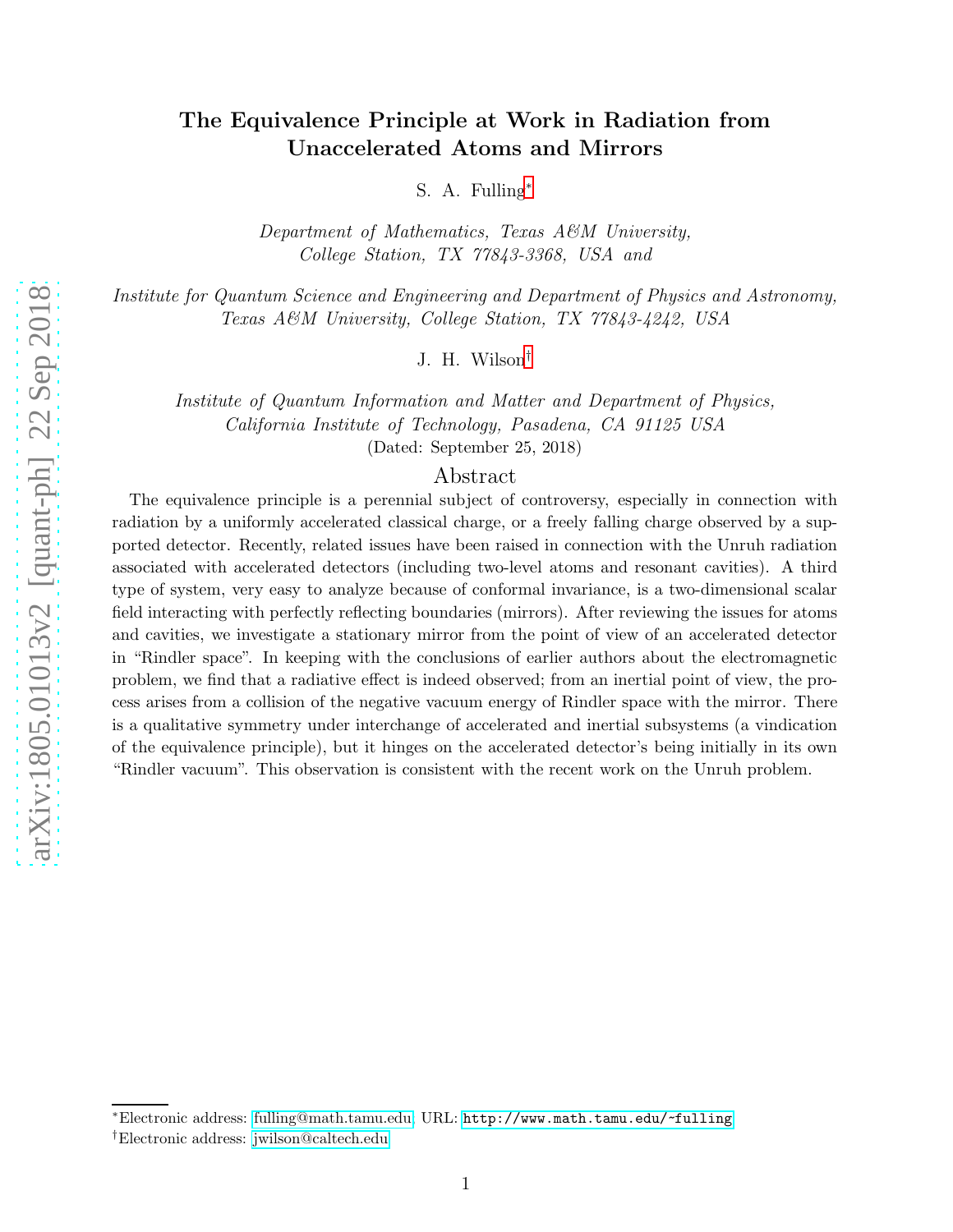## I. INTRODUCTION

Wolfgang Schleich is a master at combining quantum theory (particle or field) with relativity (special or general). It is a privilege to offer the present work in his honor.

In fact, the immediate impetus to this work came from a project in which Wolfgang is involved [\[1\]](#page-14-0). It concluded that atoms falling from outside through a cavity into a black hole emit acceleration radiation which to a distant observer looks much like Hawking black-hole radiation [\[2\]](#page-14-1). The derivation is a straightforward variant (following [\[3,](#page-14-2) [4\]](#page-14-3)) of the Unruh– Wald [\[5,](#page-14-4) [6](#page-14-5)] analysis of the behavior of a uniformly accelerated detector. According to general relativity, however, the atom of [\[1](#page-14-0)] is in free fall (not accelerated), and the cavity is accelerated (supported against the gravitational field of the black hole). The fact of *relative* acceleration is critical to the result. A follow-up paper [\[7\]](#page-14-6) perturbatively confirms this picture by showing in flat space-time that uniformly accelerated motion of a mirror can yield excitation of a two-level atom moving at constant velocity, with simultaneous emission of a real photon; in this calculation the photon mode considered is initially empty in the Rindler sense (i.e., with respect to field quantization based on the timelike Killing vector field of Lorentz boosts along the hyperbolic mirror trajectory).

The term "principle of equivalence" has been used to mean many different things. The version we have in mind here is that "uniform gravitational fields are equivalent to frames that accelerate uniformly relative to inertial [free-falling] frames" [\[8,](#page-14-7) p. 115]. Precisely what this means can be subtle. Physicists have argued for decades about whether and how the principle is respected in the electromagnetic radiation from a uniformly accelerated classical charge, or for a charge in free fall. (See, for instance, [\[9](#page-15-0)].) The issues raised there are certainly related to those involving Unruh detectors, but they are different in some important respects. Another type of model system, somewhat intermediate between charges and detectors, involves quantum field theories with reflecting boundaries that are allowed to accelerate [\[10\]](#page-15-1). For a massless scalar field in two-dimensional space-time, moving-mirror problems can be solved in closed form (nonperturbatively) and have cast great light on the more difficult problems of quantum field theory in external gravitational fields. Mirror models yield local expectation values of the stress-energy-momentum tensor, therefore providing more detailed information than calculations of transition amplitudes that require integration over entire worldlines. Additionally, lacking charge or internal structure, the moving mirrors provide a simple testing ground for general statements of equivalence.

In Sec. [II](#page-3-0) we examine by gedankenexperiments the issues raised by absolute and relative acceleration of an atom and a resonant cavity, where the acceleration may or may not be gravitational. In Sec. [IV](#page-9-0) we replace the atom by a mirror (in dimension  $1 + 1$ ) and study the radiation produced, as manifested by the covariantly renormalized stress-energymomentum tensor of the massless scalar field [\[11](#page-15-2)], which we review in Sec. [III.](#page-5-0) The most unexpected conclusion — but one necessary to save the principle of equivalence — is that a stationary mirror radiates from the point of view of an accelerated observer, though only if that observer's environment is initially some state similar to the "Rindler vacuum" [\[5,](#page-14-4) [12,](#page-15-3) [13](#page-15-4)]. (The mirror could equally well be moving at a constant velocity, but since we will be considering only one inertial mirror, we may work in its inertial frame, where it is *stationary*). This effect of the mirror may be regarded as reflection of the negative energy density already present in the Rindler ground state. In Sec. [V](#page-12-0) we observe that in essence the effect has already been calculated by Davies long ago [\[14\]](#page-15-5), and then we draw some conclusions about the equivalence principle.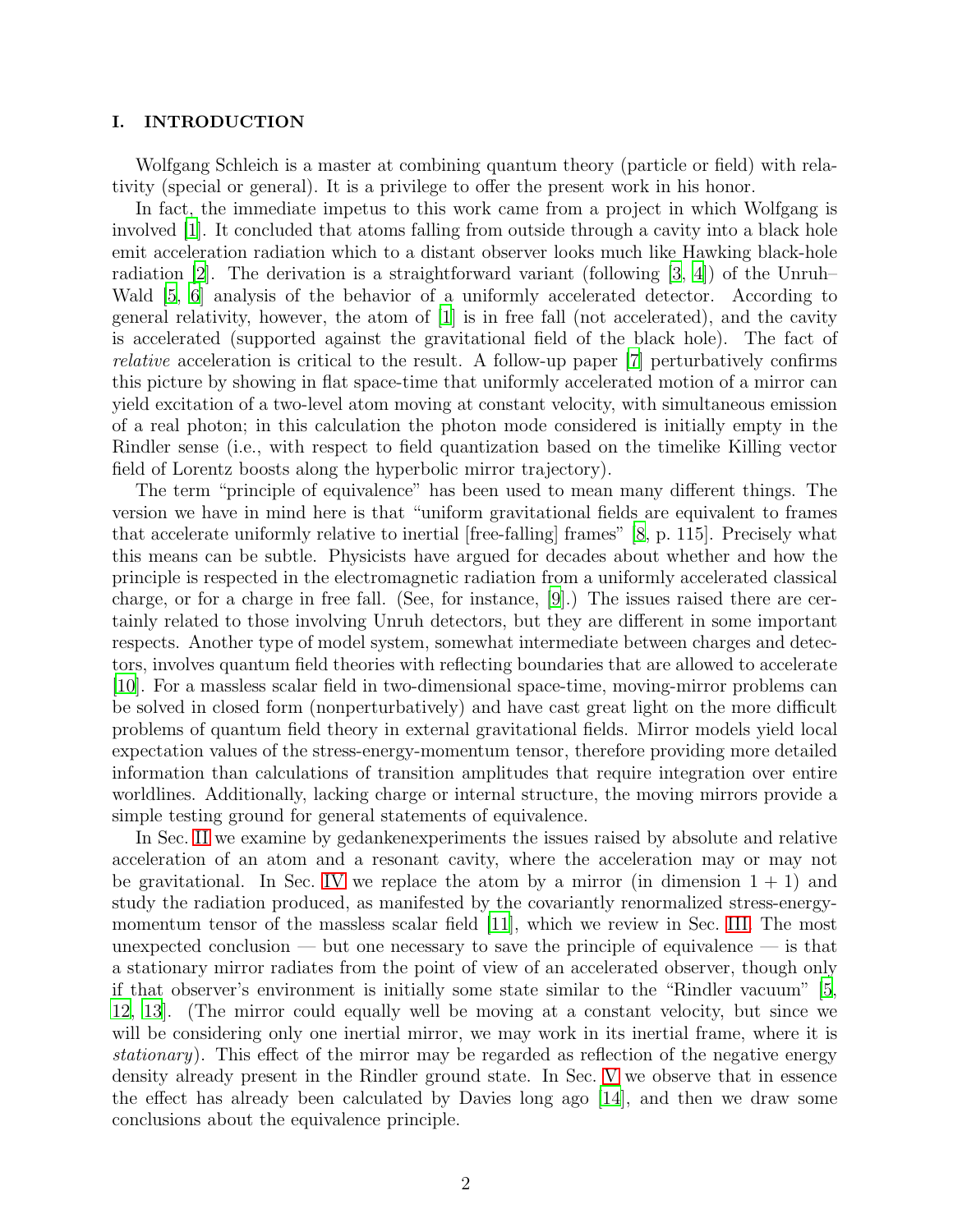

<span id="page-3-1"></span>FIG. 1: An atom is in its ground state, with an unoccupied excited state above it. The fundamental mode of the cavity is drawn with a dashed curve to indicate that it is unoccupied.



<span id="page-3-2"></span>FIG. 2: An accelerated atom excites as an Unruh–DeWitt detector [\[5](#page-14-4), [15](#page-15-6)], thereby emitting Unruh– Wald radiation.

We use natural units,  $c = 1 = \hbar$ . For consistency with the original literature, such as [\[11\]](#page-15-2), we use the metric signature in which the minus sign is associated with the spatial dimension.

## <span id="page-3-0"></span>II. FOUR EXPERIMENTS WITH AN ATOM AND A CAVITY

Consider a two-level atom in its ground state, inside a resonant cavity capable of acting as a photon detector (Fig. [1\)](#page-3-1).

*Experiment 1:* Suppose that the atom is accelerated; is there a chance that the cavity mode will be excited?

Despite some remaining pockets of dissent, the answer is now generally agreed to be *yes*[\[6\]](#page-14-5): The atom may move to its excited state and emit a photon (Fig. [2\)](#page-3-2).

*Experiment 2:* Now suppose that the atom is stationary and the cavity is accelerated; can the cavity be excited?

At this point a difference of opinion may emerge. One natural answer is, "Of course not. Nothing is happening to the atom." (See Fig. [3\(](#page-3-3)a).) In [\[1](#page-14-0), [7\]](#page-14-6) it is argued that the answer is *yes* (Fig. [3\(](#page-3-3)b)). But for the moment let's accept the negative answer and explore its consequences.

Let us now suppose that these accelerations are caused by a gravitational field (as opposed to, say, a rocket motor). In other words, the formerly accelerated bodies are now considered



<span id="page-3-3"></span>FIG. 3: Two opinions about thought experiment 2. (a) The atom is stationary, so it does not excite or radiate. (b) The atom is excited and radiates, much as in experiment 1.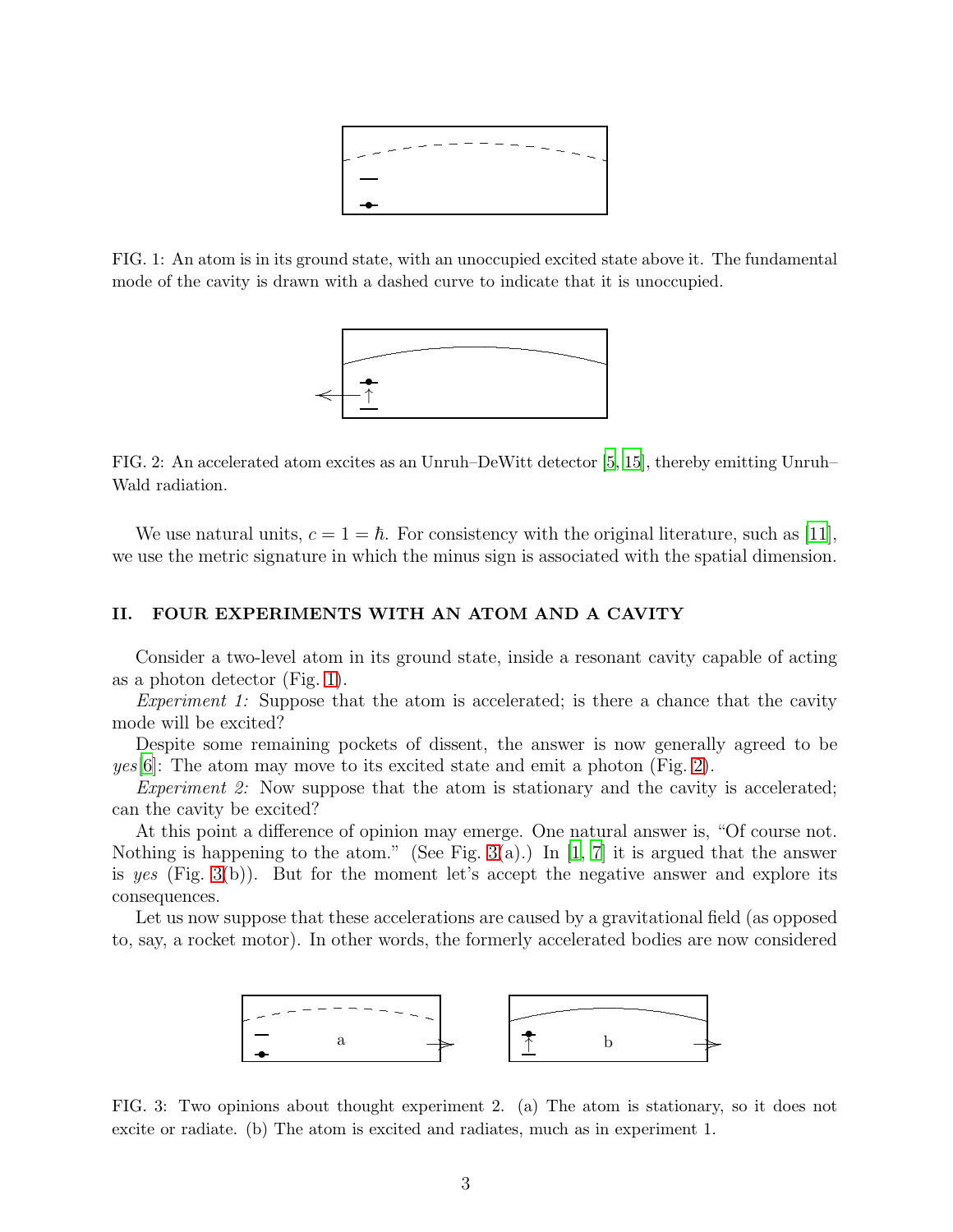

<span id="page-4-0"></span>FIG. 4: Two opinions about experiment 3 (among those holding the first opinion about experiment 2). (a) As far as atomic physics is concerned, it is the atom that accelerates. (b) According to general relativity, the atom is in an inertial frame and the cavity accelerates in the opposite direction.

in free fall, and the formerly stationary bodies are now *supported* by some force, to avoid falling.

*Experiment 3:* The atom is falling and the cavity is supported. Can the cavity be excited? Now the party of *no* in regard to experiment 2 may further divide into factions.

Answer 1: *Yes*. This is still experiment 1 (Fig. [4\(](#page-4-0)a)). The radiation by the atom is a matter of electromagnetism and nonrelativistic quantum mechanics. The nature of the applied force doesn't affect that process.

Answer 2: *No.* This is still experiment 2 (Fig. [4\(](#page-4-0)b)). By the equivalence principle, it is the atom that is at rest and the cavity that is accelerating.

*Experiment 4:* The atom is supported and the cavity is falling. What happens?

In this case the factions represented in Fig. [4](#page-4-0) are likely to interchange their positions: In terms of atomic physics, the atom is at rest and should not radiate. In terms of relativity, the atom is accelerated and should radiate. The original party of *yes* in Fig. [3](#page-3-3) will probably have no trouble continuing to answer *yes* in all cases. So there are three theories, offering *no-yes-no*, *no-no-yes*, and *yes-yes-yes* as predictions with respect to experiments 2, 3, 4.

The last two schools may have second thoughts when they consider that their position compels them to say that an atom at rest in a terrestrial laboratory has some probability of exciting and radiating. (In such remarks one is supposed to ignore the rotation of the earth. The issue concerns the radial force that keeps the atom from falling through the floor.) All this sounds hauntingly familiar to onlookers acquainted with the never-ending debates about radiation from a classical accelerating charge, in which case the final paradox is usually formulated, "Is it really true that a charge sitting on a table on the earth emits Larmor radiation?"

Sensing victory, the *no-yes-no* party now issues a rebuttal: "The rest of you are abusing the equivalence principle. Free fall in a gravitational field (metric  $ds^2 = z^2 dt^2 - dz^2$ , transverse dimensions ignored) is not really the same thing as acceleration in flat space-time (metric  $ds^2 = dt^2 - dz^2$ ). Don't be misled by popularizations that say, 'Special relativity shows that velocity is relative, and general relativity shows that acceleration is relative.'" The *no-no-yes* party agrees, claiming the equivalence only connects Experiments 1 and 4 and Experiments 2 and 3. Those critics are right, in that general relativity does not relativize acceleration in the sense that special relativity relativizes velocity. Experiments 1 and 2 are not exactly equivalent. More quantitatively, one should observe the behavior of worldlines under the *Rindler coordinate transformation* [\[16](#page-15-7)],

<span id="page-4-1"></span>
$$
t = \rho \sinh \tau, \quad z = \rho \cosh \tau. \tag{1}
$$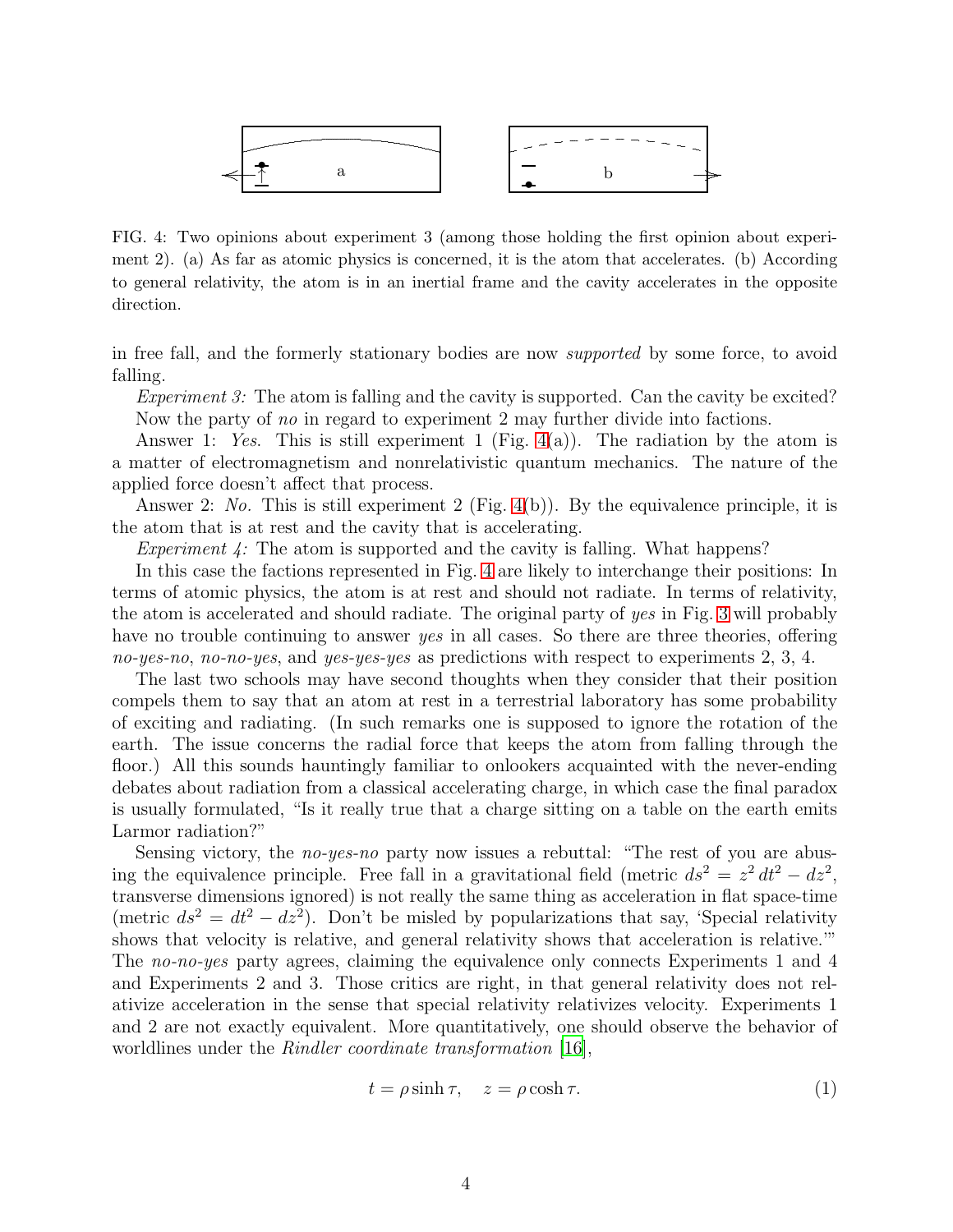whose inverse is

$$
\tau = \tanh^{-1}\left(\frac{t}{z}\right), \quad \rho = \sqrt{z^2 - t^2}.
$$
 (2)

The metric transforms as

<span id="page-5-1"></span>
$$
ds^2 = dt^2 - dz^2 = \rho^2 d\tau^2 - d\rho^2.
$$
\n(3)

The worldline  $\rho = 1/a$  is the hyperbola  $z^2 - t^2 = a^{-2}$ , corresponding to *uniform acceleration* a. In contrast, the worldline  $z = 1/a$  is the same as the curve

<span id="page-5-2"></span>
$$
\rho = \frac{1}{a \cosh \tau} \,. \tag{4}
$$

This formula describes how a *stationary* body is regarded by an accelerated observer.

Nevertheless, we claim that the equivalence principle remains *qualitatively* valid in this situation of relative acceleration between an atom and a cavity, and that it dictates the *yes-yes-yes* conclusions. Transition-amplitude calculations [\[3,](#page-14-2) [4](#page-14-3), [7,](#page-14-6) [17](#page-15-8)] back up these conclusions. Similar scenarios were discussed by Ginzburg and Frolov [\[18,](#page-15-9) Sec. 6], with similar conclusions; those authors emphasized the importance of being explicit about the choice of initial "vacuum" state in each scenario.

*Remark:* This is not the same as saying *yes-yes-yes* to the corresponding questions about classical charges. That situation turns out to be surprisingly muddled, even after the analogous quantum-field-theory questions have been settled. The classical charge and the Unruh atom differ in two major respects: The charge has no internal degrees of freedom, and the classical electromagnetic theory has no distinction between rival "vacuum" states like the one that forms the crux of the Unruh theory [\[5\]](#page-14-4). These differences turn out to make the classical-charge problem harder, not easier, to understand.

In the present paper we study primarily an accelerated perfect mirror, which has no internal degrees of freedom (by definition of "perfect") but does have a variety of "vacuum" states in quantum field theory. We shall show that the answers to the analogous questions are *yes-yes-yes* when the initial states of the quantum field are appropriately chosen, thereby buttressing and generalizating the conclusions of [\[1,](#page-14-0) [7\]](#page-14-6) with a "simplified" atom (the mirror).

*Remark:* In this section we have avoided the word "detector" as much as possible, because of its ambiguity. In the original analysis of experiment 2 by Unruh [\[5](#page-14-4)] the accelerated atom acts as a detector, responding to the quanta in the Rindler thermal bath that exists in the usual vacuum state of the quantum field (or in the ground state of the cavity, in our present scenario). In  $[1]$ , on the other hand, the cavity is tuned to respond preferentially to a certain mode of the field, and hence it can detect quanta emitted by the atom. Both points of view are correct; they are complementary. In the cases of mirrors and charges, however, only the second interpretation makes sense.

## <span id="page-5-0"></span>III. THE AMAZING TRIVIALITY AND RICHNESS OF TWO-DIMENSIONAL MASSLESS QUANTUM FIELD THEORY

Massless  $(1+1)$ -dimensional models are the source of much of what we understand about quantum field theory in curved space or in the presence of boundaries or acceleration. This is so, even though massless  $(1 + 1)$ -dimensional free quantum field theory is very special, hence potentially misleading if one jumps to general conclusions too quickly. Its special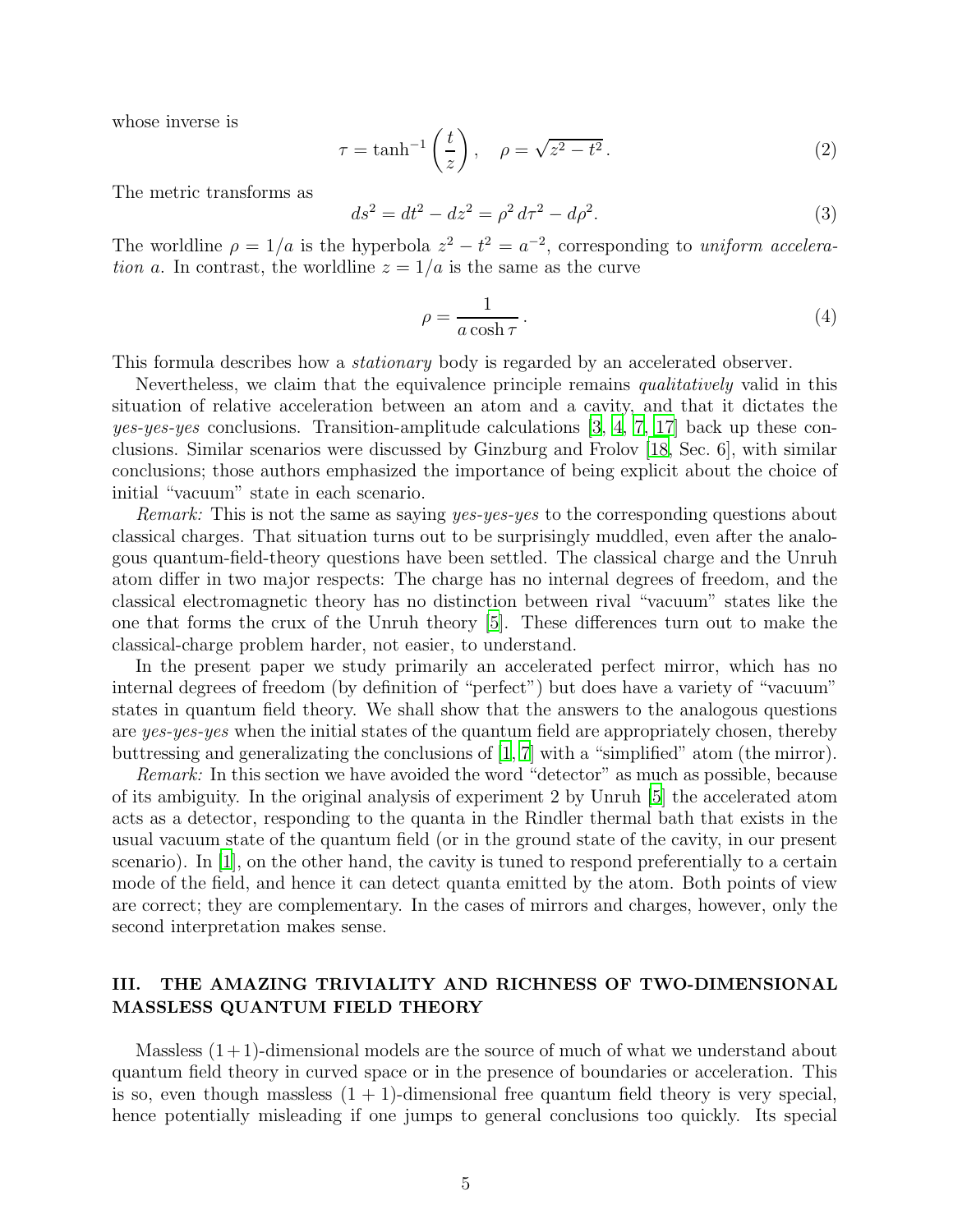properties make it exactly solvable in most circumstances, and that, of course, is the source of its power.

In this paper we are primarily concerned with the effect of time-dependent boundaries introduced into flat (Minkowski) space-time. The pioneer paper on this topic is by Moore [\[10\]](#page-15-1), who treated two mirror-like points bounding a finite spatial interval, thereby predicting the particle creation now often called "dynamical Casimir effect". Independently, DeWitt [\[19\]](#page-15-10) described the same effect for a single boundary. This theory was further developed and generalized by Fulling and Davies [\[11](#page-15-2), [20](#page-15-11)] and applied to a model black hole by Davies, Fulling, and Unruh [\[21\]](#page-15-12). Davies [\[14,](#page-15-5) [22\]](#page-15-13), in particular, recognized that the center of coordinates of a  $(3 + 1)$ -dimensional spherically symmetric star acts mathematically as a Dirichlet boundary that effectively accelerates away from outside observers if the star collapses to a black hole. Numerous papers since then have made additional contributions, of which [\[23\]](#page-15-14) (which corrected an error in [\[22](#page-15-13)]) and [\[24](#page-15-15)[–28\]](#page-15-16) are especially significant; note also a long series of recent papers by Good et al., traceable from the most recent one [\[29](#page-15-17)].

The first special property of this theory is that *every two-dimensional manifold is locally conformally flat*: There are coordinates (nonunique) where the line element takes the simple forms

<span id="page-6-2"></span>
$$
ds2 = C (dt2 - dx2)
$$
  
= C(u, v) du dv, (5)

for some function C on space-time, where the *null coordinates* are

<span id="page-6-0"></span>
$$
u = t - x, \quad v = t + x. \tag{6}
$$

In other words,

$$
g_{uv} = \frac{1}{2}C, \quad g^{uv} = \frac{2}{C}, \tag{7}
$$

and on-diagonal elements of the metric tensor are zero (thus raising or lowering indices converts u-components to v-components and vice versa). The lines of constant u or v are *light rays*. Any other such coordinate system must be just a relabeling of these rays:  $u = f(u^*), v = g(v^*)$  leads to

<span id="page-6-1"></span>
$$
ds^{2} = f'(u^{*})g'(v^{*})C(f(u^{*}), g(v^{*})) du^{*} dv^{*}
$$
  
=  $C^{*}(u^{*}, v^{*}) du^{*} dv^{*}$  (8)

for some new conformal factor  $C^*$ .

The second special property is that *the massless wave equation is conformally invariant*:  $0 = g^{\alpha\beta}\nabla_{\alpha}\nabla_{\beta}\phi = \frac{4}{C}\nabla_{u}\nabla_{v}\phi$ , so  $\nabla_{u}\nabla_{v}\phi = 0$  if and only if  $\nabla_{u^*}\nabla_{v^*}\phi = 0$ . (Note that a Klein-Gordon mass would ruin this property:  $\nabla_{t^*}^2 \phi - \nabla_{x^*}^2 \phi + m^2 \phi = 0$  becomes the nontrivial  $\nabla_u \nabla_v \phi + C(u, v) m^2 \phi = 0.$  Furthermore, the normal modes are elementary, simply built out of plane waves  $e^{-ip_u u}$  and  $e^{-ip_v v}$ , or  $e^{-i(\omega t - kx)}$   $(\omega = |k|)$  and their negative-norm conjugates. The wave  $e^{-ip_u u} = e^{-ip_u(t-x)}$  is right-moving, while  $e^{-ip_v v} = e^{-ip_v(t+x)}$  is left-moving. How to build normal modes from these pieces depends on global geometry and boundary conditions. For a reflecting boundary at  $x = 0$  one needs  $\phi \propto e^{-i\omega t} \sin(kx)$ , for instance.

Additionally, creation operators of normal modes in one frame in general correspond to superpositions of creation and annihilation operators in another; for instance  $e^{ip_u u} \propto$  $\sum_{k} \left[ \alpha_{p_{u}k} e^{iku^{*}} + \beta_{p_{u}k} e^{-iku^{*}} \right]$  implies that the annihilation operator in the  $(u, v)$ -basis  $(b_{p_{u}})$ can be written in terms of annihilation and creation operators in the  $(u^*, v^*)$ -basis  $(a_k$  and  $a_k^\dagger$  $\bar{k}$ , respectively):

$$
b_{pu} = \sum_{k} \left[ \alpha_{puk} a_k + \beta_{puk}^* a_k^{\dagger} \right]. \tag{9}
$$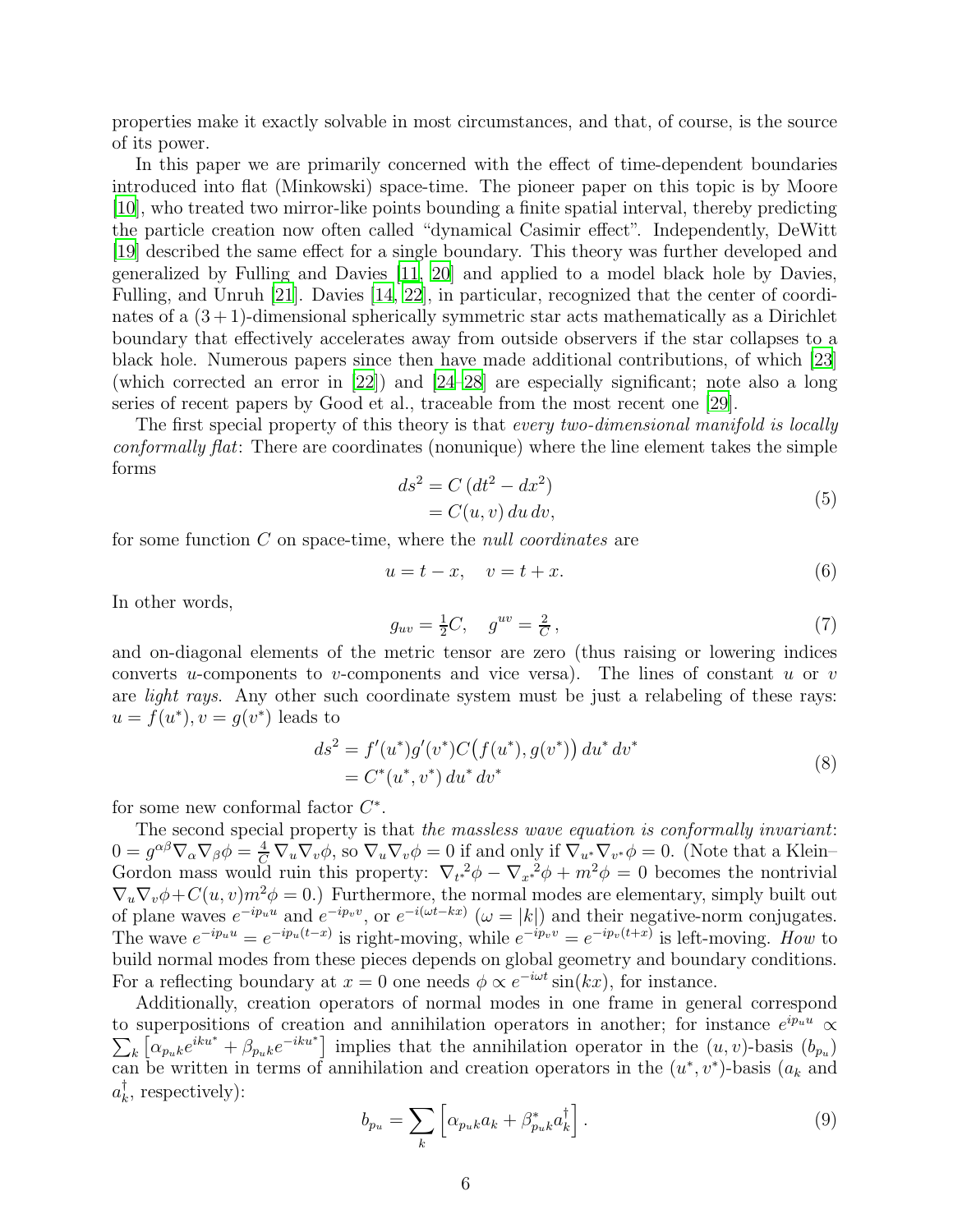The vacuum annihilated by  $a_k$  (call it  $|0_a\rangle$ ) does not have single excitations with respect to  $b_{p_u}$  (whose vacuum is  $|0_b\rangle$ ):  $\langle 0_b|b_{p_u}|0_a\rangle = 0$  while  $\langle 0_a|b_{p_u}^{\dagger}b_{p_u}|0_a\rangle = \sum_k |\beta_{p_u}k|^2$ . Therefore, we can already say that the radiation from a mirror is of a slightly different character from the atomic radiation in Refs. [\[1](#page-14-0), [7](#page-14-6)].

Please note: The physics *does* depend on C. The physical world as a whole is not conformally invariant. Measuring instruments know about the metric tensor. If that were not so, all two-dimensional models would be just like static, flat space, and there would be no "effects" to be named after Unruh, Moore, and Hawking.

*Example:* To fit the Rindler coordinate system of Eqs.  $(1)$ – $(3)$  into this framework, define  $\zeta$  by  $\rho = e^{\zeta}$ . Then [\(3\)](#page-5-1) takes (in 2-dimensional space-time) the manifestly conformally flat form

$$
ds^2 = dt^2 - dz^2 = e^{2\zeta} (d\tau^2 - d\zeta^2),\tag{10}
$$

and the stationary worldline [\(4\)](#page-5-2) becomes

<span id="page-7-2"></span>
$$
\zeta = -\ln(a\cosh\tau). \tag{11}
$$

(Note that the coordinates  $(\tau, \zeta)$  — which range over all of  $\mathbb{R}^2$  —cover only one quadrant,  $z > |t|$ , of the original space.) Identifying the x of the general formalism [\(6\)](#page-6-0) with z, and the starred coordinates [\(8\)](#page-6-1) there with barred ones here, one sees that

<span id="page-7-1"></span>
$$
u = -e^{-\bar{u}}, \quad v = e^{\bar{v}}, \quad \text{where} \quad \bar{u} = \tau - \zeta, \quad \bar{v} = \tau + \zeta,
$$
 (12)

and the new conformal factor is

<span id="page-7-0"></span>
$$
\bar{C}(\bar{u},\bar{v}) = e^{\bar{v}-\bar{u}}.\tag{13}
$$

What would be observable in our imaginary two-dimensional world? Presumably not particles, since following the textbook prescription for quantizing the field in the  $(\tau, \zeta)$ coordinates and in the  $(t, z)$  coordinates yield different results [\[5,](#page-14-4) [12](#page-15-3)]. The Minkowski vacuum is *not* the ground state of the Fock space built on Rindler modes,  $\bar{\phi} \propto e^{i(-\omega\tau + k\zeta)}$ . It is a mixed state of nonzero temperature proportional to the acceleration of a trajectory of fixed  $\zeta$ . Unruh [\[5\]](#page-14-4) observed that there is real physics, not just a mathematical artifact, in this nonstandard quantization: A detector at  $\zeta$  observes a thermal bath at that temperature. But for a general coordinate system the quanta have no such clear physical interpretation, if they can be defined at all, and the real problem becomes not uniqueness of a natural particle interpretation, but existence. Therefore, the challenge to the subject in the 1970s was to define *field observables* that are independent of any particle concept and of any coordinate system (except, of course, for standard local transformations of tensor components).

Because the primary interest in field theory in curvilinear coordinates or curved spaces stems from gravitational physics, it was natural to concentrate on the *stress-energymomentum tensor*, the source of the gravitational field, as the most important observable. In a standard Cartesian frame in two dimensions, this tensor has the structure

$$
T_{\alpha\beta} = \begin{pmatrix} T_{tt} & T_{tx} \\ T_{xt} & T_{xx} \end{pmatrix},
$$

where  $T_t^t$  has the interpretation of energy density,  $T_x^x$  that of pressure, and the off-diagonal components those of energy flux and momentum density. In generic index notation,

$$
T_{\alpha\beta} = \partial_{\alpha}\phi\partial_{\beta}\phi - \frac{1}{2}g_{\alpha\beta}\partial_{\lambda}\phi\partial^{\lambda}\phi.
$$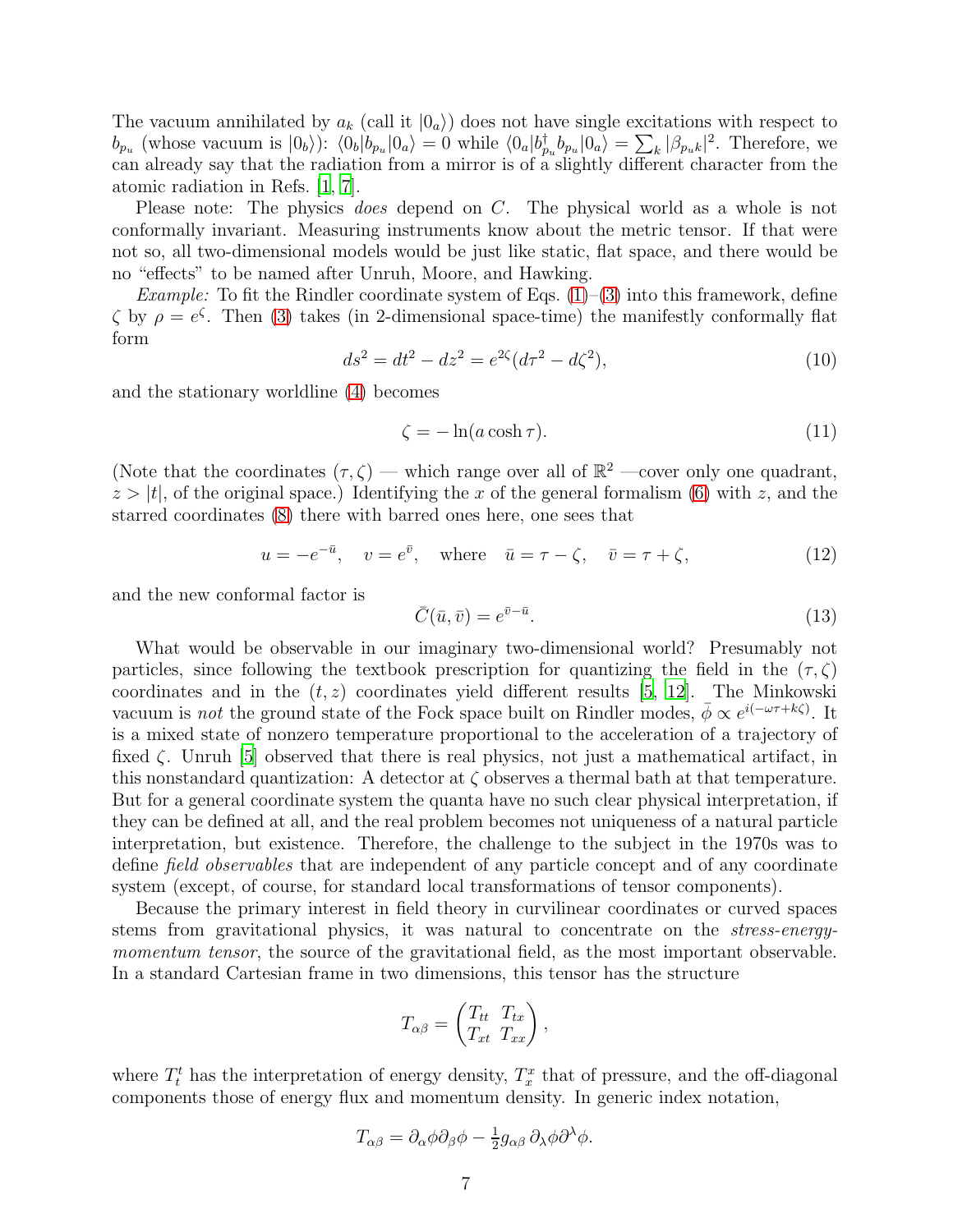In null coordinates, we have

$$
T_{uu} = \partial_u \phi \, \partial_u \phi, \quad T_{vv} = \partial_v \phi \, \partial_v \phi,
$$
\n
$$
(14)
$$

and, at least classically,

$$
T_{uv} = \partial_u \phi \, \partial_v \phi - \partial_u \phi \, \partial_v \phi = 0.
$$

 $T_{uu}$  has the interpretation of *rightward flux*,  $T_{vv}$  that of *leftward flux*. (Recall that  $T^{uu}$  =  $\frac{4}{C^2}T_{vv}$ , etc.)

The field equation implies the *conservation law*  $\partial_{\alpha}T^{\alpha\beta} = 0$ . Written out in null coordinates, this is

<span id="page-8-0"></span>
$$
\partial_u T_{vv} = -\partial_v T_{uv} - C^{-1} \partial_v C T_{uv} \tag{15}
$$

and the analogous equation for  $\partial_v T_{uu}$ . Classically, and in quantum field theory in flat spacetime, we have  $T_{uv} = 0$  and hence  $T_{vv}$  independent of u and vice versa. In quantum field theory with spatial curvature, however,  $T_{uv}$  will turn out to be nonzero.

To provide a partial explanation of these claims, we step back a bit to the generic conformally flat metric,

$$
ds^2 = C^*(u^*, v^*) du^* dv^*
$$
\n(16)

(cf. [\(5\)](#page-6-2) and [\(8\)](#page-6-1)). In what follows we shall assume that either  $(u^*, v^*)$  range over all of  $\mathbb{R}^2$ , or that  $u^* = t^* - x^*$ ,  $v^* = t^* + x^*$ ,  $-\infty < t^* < \infty$ , and  $0 < x^* < \infty$  with the boundary condition  $\phi(t^*,0) = 0$  imposed on the quantum field. In those two situations the textbook quantization can be carried out, using spatial eigenfunctions  $e^{ikx^*}$  or  $sin(kx^*)$ , respectively; for details see [\[11](#page-15-2), [20\]](#page-15-11). One has then a Fock vacuum relative to the starred coordinate system, and one can calculate expectation values in it, such as  $\langle T_{vv} \rangle = \langle (\partial_v \phi)^2 \rangle$ . As always, divergences must be removed. The prescription (inherited from the 1970s) is that this must be done *in a covariant manner* that reduces to the known right answer in flat, or initially flat, space-time and also satisfies the conservation law,  $\nabla_{\alpha}T^{\alpha\beta} = 0$ . The covariant prescription uses the metric structure of flat space, since it requires expanding the two-point function  $\langle \phi(t, x)\phi(t', x')\rangle$  in terms of the geodesic separation between the two points; hence it is *not* conformally invariant. The conservation requirement resolves some ambiguities in the renormalization prescription, and it forces the famous *trace anomaly*:

<span id="page-8-1"></span>
$$
T_{\alpha}^{\alpha} = \frac{4}{C} T_{uv} = -\frac{R}{24\pi},\qquad(17)
$$

where R is the *Ricci curvature scalar*,

$$
R = \frac{4}{C^3} (C \partial_u \partial_v C - \partial_u C \partial_v C) = -\frac{4}{C} \partial_u \partial_v (\ln C) = -\Box_g (\ln C). \tag{18}
$$

In view of [\(15\)](#page-8-0), [\(17\)](#page-8-1) says that R acts as a *source* in first-order differential equations satisfied by  $T_{uu}$  and  $T_{vv}$  (an insight due to Unruh [\[21](#page-15-12)]). R itself is not dynamical (for a given geometry), but it influences how  $T_{\alpha\beta}$  propagates.

The upshot of these calculations [\[11,](#page-15-2) [20](#page-15-11), [21](#page-15-12)] is

<span id="page-8-2"></span>
$$
\langle T_{\alpha\beta} \rangle = \theta_{\alpha\beta} - \frac{1}{48\pi} R g_{\alpha\beta} ,
$$
  
\n
$$
\theta_{uu} = \frac{1}{24\pi C^2} [C \partial_u^2 C - \frac{3}{2} (\partial_u C)^2],
$$
  
\n
$$
\theta_{vv} = \frac{1}{24\pi C^2} [C \partial_v^2 C - \frac{3}{2} (\partial_v C)^2],
$$
  
\n
$$
\theta_{uv} = 0.
$$
\n(19)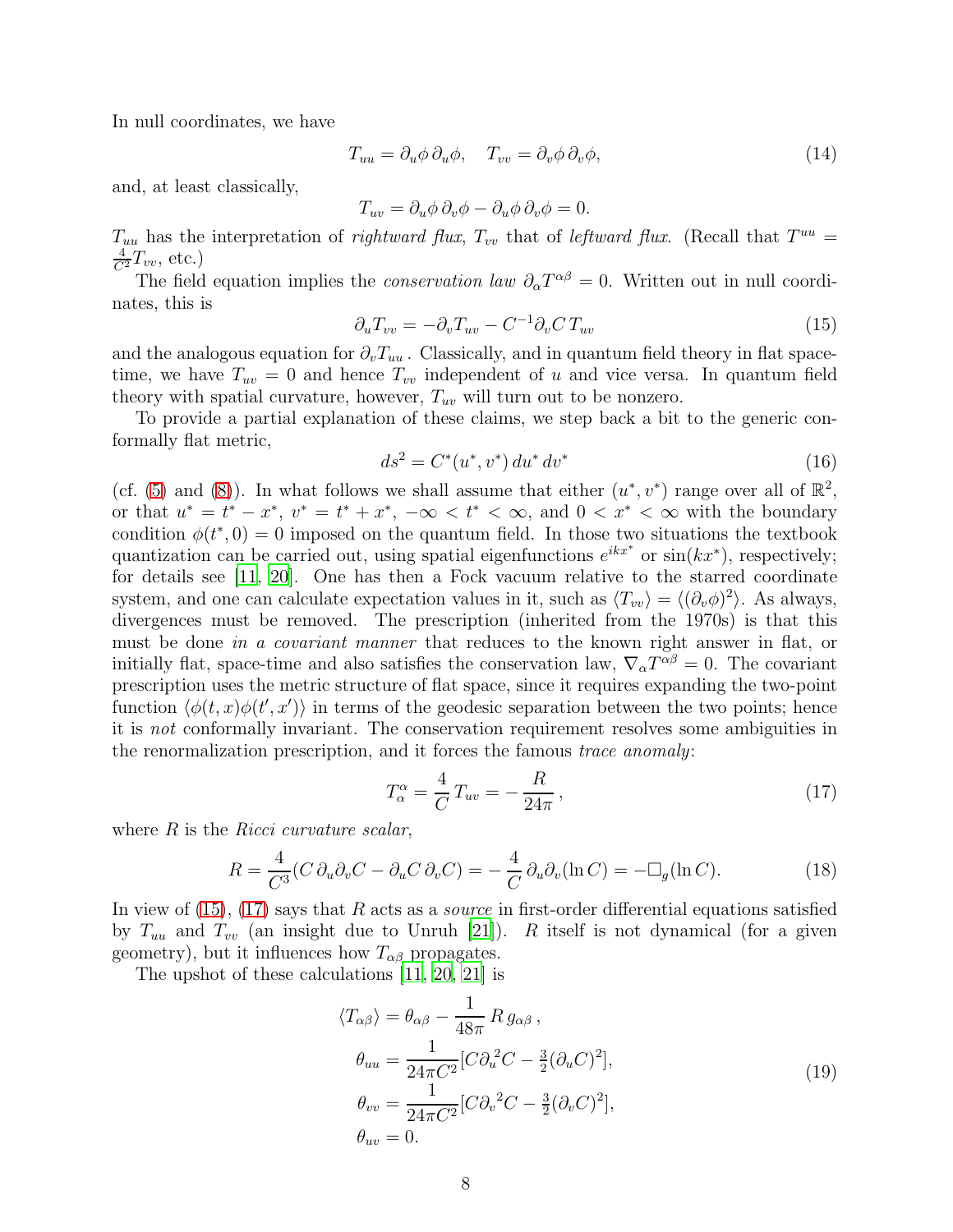(When two mirrors are present, the spectrum of normal modes becomes discrete, but the only effect of that is to add to [\(19\)](#page-8-2) a term representing Casimir stress-energy. We expect to treat that situation in future work [\[30\]](#page-15-18).)

In the Rindler example, with conformal factor [\(13\)](#page-7-0), one gets from [\(19\)](#page-8-2) that

<span id="page-9-1"></span>
$$
\langle T_{\bar{v}\bar{v}} \rangle = \theta_{\bar{v}\bar{v}} = -\frac{1}{48\pi} = \langle T_{\bar{u}\bar{u}} \rangle.
$$
 (20)

In a local orthonormal frame aligned with the curvilinear coordinates, this is

<span id="page-9-2"></span>
$$
\langle T_{\tau}^{\tau} \rangle = -\frac{1}{24\pi} e^{-2\zeta} = -\frac{1}{24\pi\rho^2} = -\langle T_{\zeta}^{\zeta} \rangle. \tag{21}
$$

(Recall that  $\rho$  is the distance from the horizon at  $x = |t|$ , or  $\zeta = -\infty$ .) The stress is traceless and the energy is negative. This Rindler-space vacuum energy is singular at the horizon. In the true Minkowski vacuum state, it is cancelled by the positive energy of the Unruh thermal bath.

In summary, for any conformal coordinate system (in a two-dimensional space-time) that has the right global properties to permit the standard Fock-space construction to be performed, there results a "vacuum" state peculiar to that coordinate chart, along with creation operators to generate all the other states of definite particle number. There is a conserved renormalized energy-momentum tensor operator, independent of which conformal coordinate system is chosen, whose expectation value in the Fock vacuum of any particular such construction is given by [\(19\)](#page-8-2). If the space-time is flat  $(R = 0)$ , the off-diagonal component in the null frame,  $T_{uv}$ , is zero; more generally, that component is proportional to the trace of the tensor, which is independent of the state (a fixed multiple of  $R$ ).

The role of coordinate systems in this discussion may appear suspicious: does it not fly in the face of the modern understanding of general relativity? No. Coordinates are just a tool to make calculations feasible. The real point is *which initial state* of the field is assumed in a calculation. It is a special property of the two-dimensional massless field that any conformal coordinate system defines a state (in the globally hyperbolic space-time region covered by those coordinates) that has many of the formal properties of the usual vacuum state of a free field. Barcelo<sup> $\epsilon$ </sup> et al. [\[27\]](#page-15-19) have shown how the construction can be reexpressed in manifestly covariant terms, replacing the distinguished coordinate system by a distinguished timelike vector field.

## <span id="page-9-0"></span>IV. RADIATION FROM A STATIONARY MIRROR

With the tools defined in Sec. [III,](#page-5-0) we can address the problem of a stationary mirror "from the point of view of an accelerated observer." By this we do not mean just that the observer uses the Rindler hyperbolic coordinates [16]; of course, in principle a calculation can be done in any coordinate system, with equivalent results. Rather, we mean that the initial state of the quantum field is a vacuum associated with the timelike Killing vector field of the Rindler system. Ideally this environment would be induced by doing experiments inside a cavity with perfectly reflecting walls, which has been uniformly accelerated for all time, and has been refrigerated to remove all excitations of the scalar field. A cavity of length L has a discrete set of modes with eigenfrequencies  $\omega_n \propto n/L$  as measured with the Rindler timelike Killing vector  $\partial_{\tau}$ ; all these modes are initially unoccupied. We are interested in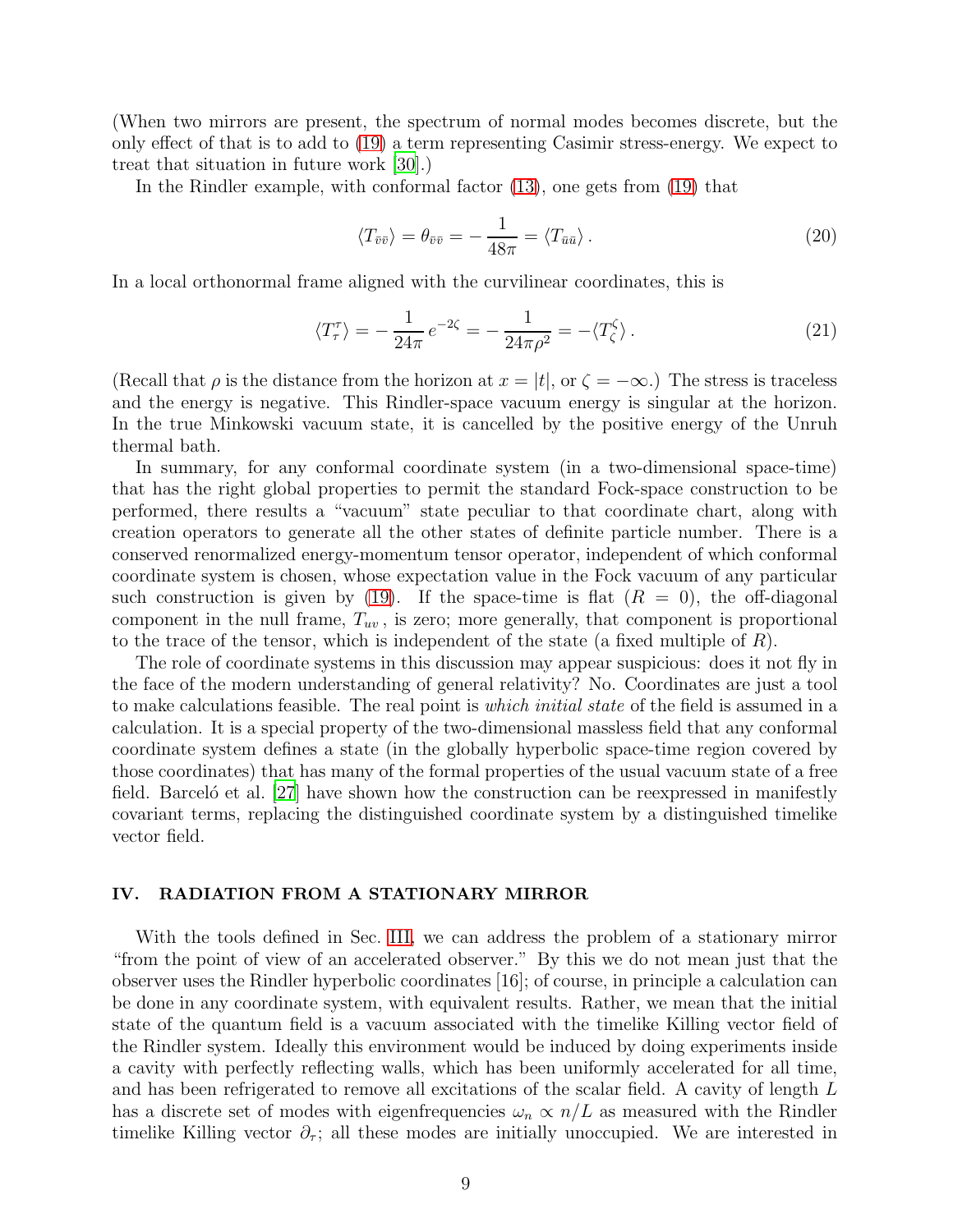

<span id="page-10-0"></span>FIG. 5: A stationary mirror at  $z = 1/a$  in Minkowski coordinates (left) enters the right Rindler wedge for  $-1/a < t < 1/a$ . In this interval, the trajectory of the mirror in Rindler coordinates is pictured (right).

what occurs when the mirror passes through the cavity, not the effects of the finite size, so we take  $L \gg 1/a$ , leaving us with the entire Rindler wedge at zeroth order. Therefore, we will focus on how the stationary mirror excites the Rindler vacuum in the part of the wedge to the right of the mirror.

Within the Rindler wedge, we assume that the cavity is initially in the Rindler vacuum defined by the normal modes  $e^{-i\omega \bar{u}}$  and  $e^{-i\omega \bar{v}}$  with  $(\bar{u}, \bar{v})$  defined in [\(12\)](#page-7-1).

As for the mirror's trajectory, it enters and leaves the Rindler wedge as seen in Fig. [5.](#page-10-0) In flat space, the trajectory is characterized by its constant spatial coordinate  $z = 1/a$ , or by its path in (Minkowski) null coordinates  $[U(t), V(t)] = (t - 1/a, t + 1/a)$ . Transforming to Rindler coordinates using [\(12\)](#page-7-1), we can find the path in Rindler null coordinates:

$$
\overline{U}(t) = \log a - \log(1 - at),
$$
  
\n
$$
\overline{V}(t) = \log(1 + at) - \log a.
$$
\n(22)

<span id="page-10-1"></span>(We use capital letters for the functions that define a particular trajectory, and the corresponding lower-case letters for the associated coordinates in a chart. Formulas [\(22\)](#page-10-1) are equivalent to  $(4)$  or  $(11)$ .)

At  $t = -1/a$ , the mirror enters the Rindler wedge. At this point, notice that  $\overline{U}[(-1/a)^+] = \log(a/2)$  while  $\overline{V}[(-1/a)^+] \rightarrow -\infty$ . Similarly, when the mirror exits the Rindler wedge at  $t = 1/a$ ,  $\bar{V}[(1/a)^{-}] = -\log(a/2)$  and  $\bar{U}[(1/a)^{-}] = \infty$ . These indicate past and future null asymptotes as pictured in Fig. [5.](#page-10-0)

Now, we can use conformal transformations of the form mentioned in [\(8\)](#page-6-1) along with the remarkable property that the massless wave equation is conformally invariant to find a new set of coordinates  $(\hat{u}, \hat{v})$  with the following property: the mirror is at the *constant* coordinate position  $\hat{x} = 0$  defining time and space coordinates  $(\hat{t}, \hat{x})$  by  $\hat{u} = \hat{t} - \hat{x}$  and  $\hat{v} = \hat{t} + \hat{x}$ . Once this coordinate transformation is found, the normal modes are simply  $\phi \propto e^{-i\omega \hat{t}} \sin(k\hat{x})$ , and the analysis leading to [\(19\)](#page-8-2) applies.

There is in fact a continuum of such coordinate transformations  $(\bar{u}, \bar{v}) \mapsto (\hat{u}, \hat{v}) =$  $(p(\bar{u}), q(\bar{v}))$  (one of which returns us to Minkowski coordinates), and they all must satisfy

<span id="page-10-2"></span>
$$
p[\bar{U}(t)] - q[\bar{V}(t)] = 0,
$$
\n(23)

which is just a restatement of  $\hat{x} = 0$ . For the accelerated cavity defined with the rightmoving normal modes  $e^{-i\omega \bar{u}}$  and left-moving normal modes  $e^{-i\omega \bar{v}}$ , the left-movers should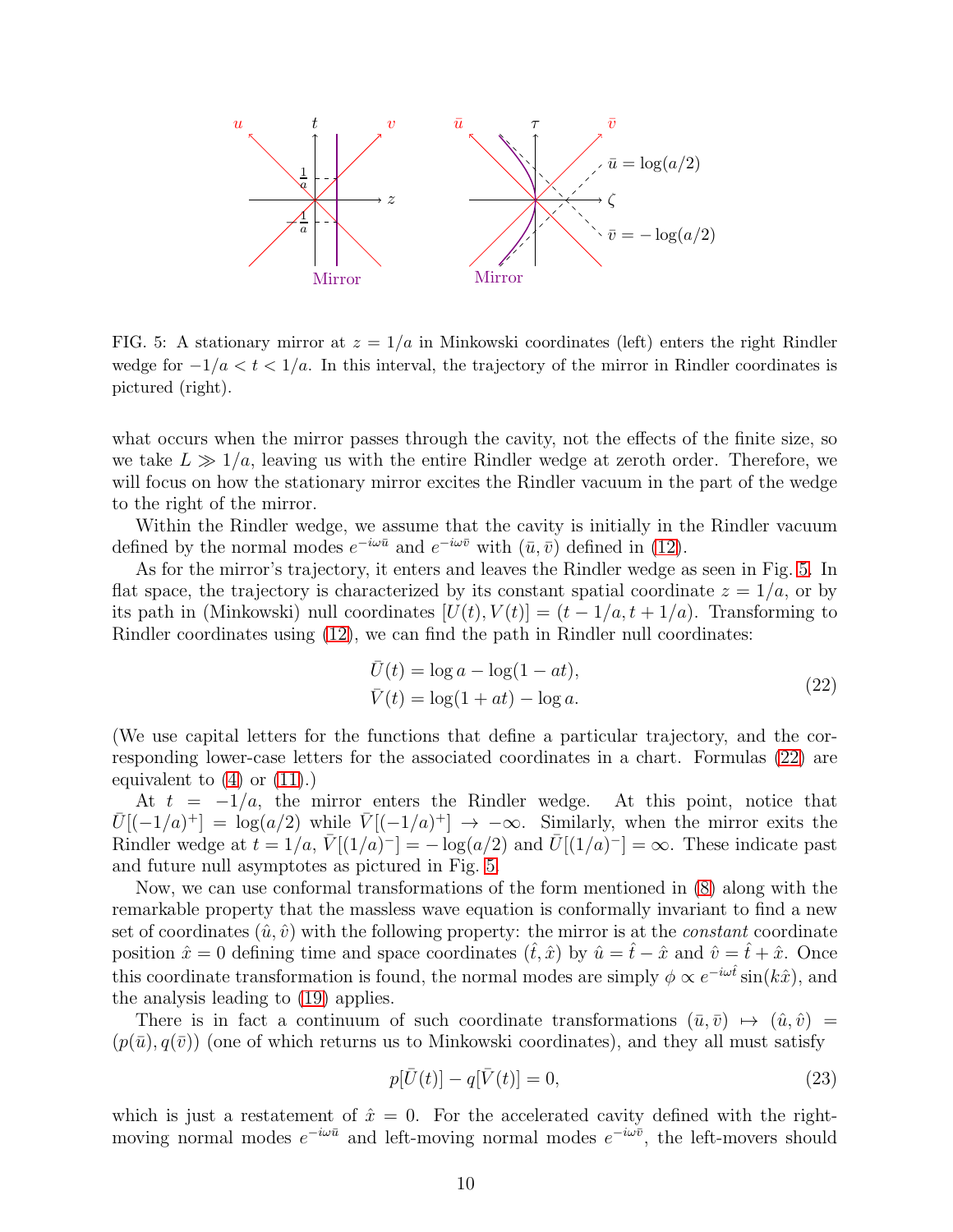remain equally spaced and unaffected while the right-movers will be distorted by the mirror for  $u > \log(a/2)$  (they have been reflected off of the mirror). Physically then, we expect  $q(\bar{v}) = \bar{v}$  and [\(23\)](#page-10-2) can subsequently be solved such that formally

$$
p = \bar{V} \circ \bar{U}^{-1},\tag{24}
$$

and for our particular case,

$$
p(\bar{u}) = \log(2 - ae^{-\bar{u}}) - \log(a), \quad \bar{u} > \log(a/2)
$$
 (25)

To determine the radiation leaving the mirror to the right  $(z > 1/a)$ , we calculate the expectation value of the energy momentum tensor  $\langle T_{\mu\nu} \rangle$  with [\(19\)](#page-8-2). As previously discussed, this requires the conformal factor in the hatted coordinates,

$$
ds^{2} = \hat{C}(\hat{u}, \hat{v}) d\hat{u} d\hat{v} = f'(\hat{u}) \bar{C}(f(\hat{u}), \hat{v}) d\hat{u} d\hat{v},
$$
\n(26)

where  $f = p^{-1}$ . If we define the functional

$$
F_x(f) = \frac{\partial_x^2 f(x)}{f(x)} - \frac{3}{2} \left( \frac{\partial_x f(x)}{f(x)} \right)^2,
$$
\n(27)

then we have

$$
\langle T_{\hat{u}\hat{u}} \rangle = \frac{1}{24\pi} F_{\hat{u}}[\hat{C}], \quad \langle T_{\hat{v}\hat{v}} \rangle = \frac{1}{24\pi} F_{\hat{v}}[\hat{C}], \quad \langle T_{\hat{u}\hat{v}} \rangle = \langle T_{\hat{v}\hat{u}} \rangle = 0. \tag{28}
$$

It can then be checked that

$$
F_{\hat{u}}(\hat{C}) = f'(\hat{u})^2 F_{f(\hat{u})}(\bar{C}) + F_{\hat{u}}(f').
$$
\n(29)

Additionally, if p is the inverse of f, then  $F_{\hat{u}}(f') = -f'(\hat{u})^2 F_{f(\hat{u})}[p']$ . Written in terms of the  $\bar{u}$ , this implies

$$
F_{\hat{u}}(\hat{C}) = \frac{1}{p'(\bar{u})^2} [F_{\bar{u}}(\bar{C}) - F_{\bar{u}}(p')].
$$
\n(30)

The stress-energy tensor in the original Rindler coordinates can be found by using the coordinate transformation  $\langle T_{\bar{u}\bar{u}} \rangle = p'(\bar{u})^2 \langle T_{\hat{u}\hat{u}} \rangle$ . Therefore,

$$
\langle T_{\bar{u}\bar{u}} \rangle = -\frac{1}{48\pi} \frac{a^2 e^{-2\bar{u}}}{(2 - ae^{-\bar{u}})^2}, \quad \langle T_{\bar{v}\bar{v}} \rangle = -\frac{1}{48\pi}, \quad \bar{u} > \log(a/2). \tag{31}
$$

A further simple transformation takes us back to (null) Minkowski coordinates, where we find

$$
\langle T_{uu} \rangle = -\frac{1}{48\pi} \frac{a^2}{(2+au)^2} \quad \text{for } u > -\frac{2}{a},
$$
  

$$
\langle T_{vv} \rangle = -\frac{1}{48\pi} \frac{1}{v^2} \quad \text{for } v > 0.
$$
 (32)

<span id="page-11-0"></span>In these formulas, notice first the (negative) flux moving to the left,  $\langle T_{\bar{v}\bar{v}} \rangle$  or  $\langle T_{vv} \rangle$ ; it is well known for the Rindler vacuum in the absence of a mirror. In that case there would be a similar flux to the right,  $\langle T_{uu} \rangle = -\frac{1}{48}$  $48\pi$  $\frac{1}{u^2}$ , which is divergent at  $u = 0$ . This term has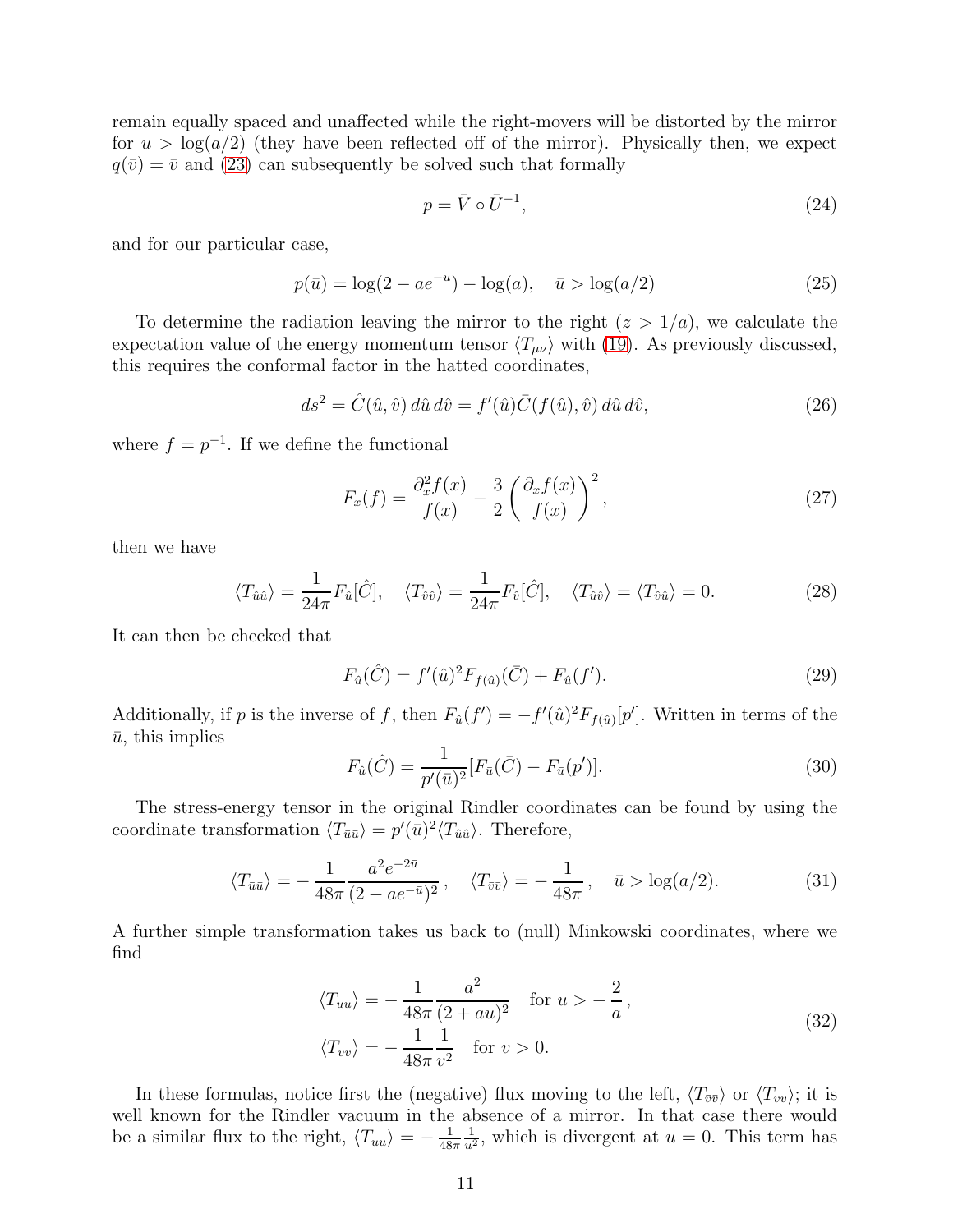

<span id="page-12-1"></span>FIG. 6: In the absence of the mirror, the Rindler vacuum possesses a negative vacuum stress [\(20\)](#page-9-1), [\(21\)](#page-9-2) concentrated near the horizon (here indicated outside the horizon for visual clarity, but actually inside). When the mirror is introduced at  $z = 1/a$  and the region to its right is initially in a Rindler vacuum, an outgoing burst of positive stress cancels the Rindler stress along the future horizon, while the incoming stress along the past horizon is reflected into the region from the point where the mirror enters the Rindler wedge.

been removed by the presence of the mirror, but it also seems to have been reproduced at an earlier retarded time,  $u = -2/a$ . A physical explanation of this early negative-energy burst is that the divergent incoming flux  $\langle T_{vv} \rangle$  has reflected off the mirror at  $z = 1/a$ . On the other hand, the cancellation of the divergence at  $u = 0$ , present in the normal Rindler vacuum, might have been predicted because of energy conservation (for a mirror stationary in Minkowski space) and the absence of any incoming flux at  $v = 2/a$  to be reflected. See Fig. [6.](#page-12-1)

Any realistic experiment is limited not only in space (by cavity walls) but also in time. The Rindler horizons and the accompanying singularities, consequently, are not actually inside the experimental region.

#### <span id="page-12-0"></span>V. DISCUSSION

#### A. The work of Davies

The 1975 paper of Davies [\[14\]](#page-15-5) has usually been regarded as a precursor of the 1976 paper of Unruh [\[5\]](#page-14-4), in which the Minkowski-to-Rindler Bogolubov transformation was derived and was somehow attributed to the presence of a stationary reflecting boundary. Close examination, however, shows that  $[14]$  is actually doing something quite different from  $[5]$ (or [\[12\]](#page-15-3), usually cited in the same context) and closer to the present paper.

Davies started from the observation (developed further in [\[22\]](#page-15-13)) that the origin of a spherical coordinate system in dimension  $(3 + 1)$  acts after separation of variables as a mirror boundary in dimension  $(1 + 1)$ , and that in a collapsing black hole that boundary "accelerates" in Schwarzschild coordinates. He then followed the black-hole calculation of Hawking [\[2](#page-14-1)] step by step to show that a stationary mirror in Minkowski space radiates as seen by a Rindler observer. This calculation is based on a Bogolubov transformation. In Rindler coordinates the trajectory of the mirror is, of course, the one described by  $(4)$ ,  $(11)$ , or  $(22)$ .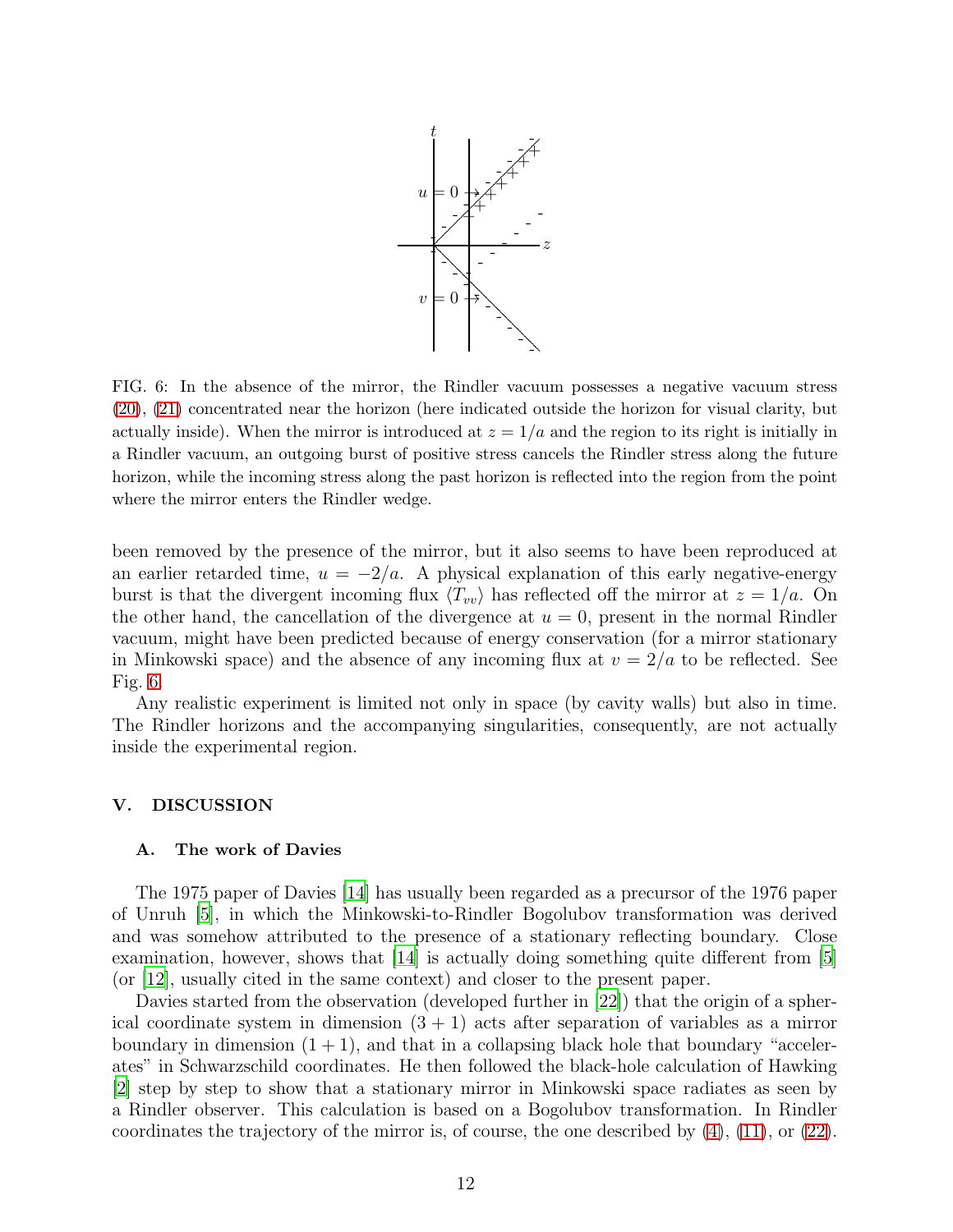In [\[22](#page-15-13)] the problem was revisited on the basis of the intervening development [\[11,](#page-15-2) [20](#page-15-11), [21\]](#page-15-12) of a physical interpretation of the theory in terms of expectation values of the renormalized stress tensor. As reviewed in Sec. [III,](#page-5-0) this approach usually avoids explicit Bogolubov transformations. The paper [\[22\]](#page-15-13) contains the statement, "[I]t is now clear that the static mirror in Rindler space  $\begin{bmatrix} 1 & 1 & 4 \end{bmatrix}$  does not actually produce energy," and for that reason attention was shifted to the same trajectory [\(11\)](#page-7-2) but regarded as embedded in the Minkowski background metric  $(\eta \to z \text{ and } \tau \to t)$ ; in that case it was shown that the trajectory did produce radiation.

In view of the present paper, however, it is now clear that the retreat from [\[14](#page-15-5)] was unwarranted and was based on a failure to distinguish between Minkowski and Rindler vacuums as initial state. Both Minkowski and Rindler space are flat, so the conservation law [\(15\)](#page-8-0) applies with vanishing right-hand side (because of [\(17\)](#page-8-1)). Therefore, any outgoing radiation at future null infinity can be propagated back to the mirror (unlike in the case of the model black hole in  $[21]$ ; the only difference between the emissions of mirror  $(11)$ in Minkowski space and in Rindler space is geometrical factors related to the introduction of local orthonormal frames, and it is not possible for the "radiation" to vanish in one problem and not the other. The resolution of this apparent paradox is that the Rindlerspace calculation (whether by the method of  $[14]$  or that of  $[22]$  and our Sec. [IV\)](#page-9-0) tacitly starts from *the Rindler vacuum as initial state*. Thus Davies's Hawking-style calculation revealed real radiation from the stationary mirror, embodied in Bogolubov transformation coefficients that turned out to be identical with those of [\[5,](#page-14-4) [12\]](#page-15-3). What he could not have known at the time is that the Rindler vacuum contains a negative stress that (near  $u = 0$ ) precisely cancels the stress tensor of his radiation. (In both [\[14](#page-15-5)] and [\[22\]](#page-15-13) attention was focused on the far future, where the relevance to the black-hole situation is greatest. Therefore, the emission at  $u \approx -2/a$  in [\(32\)](#page-11-0) was not noted.)

### B. The status of the equivalence principle

The mirror scenario in Sec. [IV](#page-9-0) is clearly analogous to "experiment 2" in Sec. [II.](#page-3-0) The role of the atom is played by the stationary mirror that enters and exits the Rindler wedge. An accelerating optical cavity within that wedge carries with it its own vacuum, and our calculations indicate that in that case, excitations as measured by the stress-energy tensor are created; cavity modes are excited! From the perspective of the cavity, the mirror enters violently, modifying  $\langle T_{\mu\nu} \rangle$ . On the other hand, a stationary observer will see from the outset that the cavity begins with some  $\langle T_{\mu\nu} \rangle$  that is reflected off the mirror. These conclusions are analogous to the *yes*-*yes*-*yes* conclusions for the atomic gedankenexperiments.

One already knows that an accelerating mirror radiates into a stationary vacuum [\[11,](#page-15-2) [22\]](#page-15-13). Our converse result thus shows that this remains true for an accelerated (Rindler) vacuum and stationary mirror. Insofar as this principle extends to *all* physical phenomena, it resolves the conundrum of which bodies to call "accelerated" in gravitational problems: those which accelerate relative to the relevant vacuum. Its primary practical implication is that a uniformly accelerated frame can legitimately be treated as a "static" frame set in a gravitational field; it is this fact that is properly called the *qualitative equivalence principle*. This conclusion is of great importance because near a black hole (or in any nontrivial static gravitational field) the accelerated frame is the physically simpler one, as compared to a frame in free fall (which does not experience static conditions).

Our simple, nonperturbative result verifies that phenomena analogous to the radiation by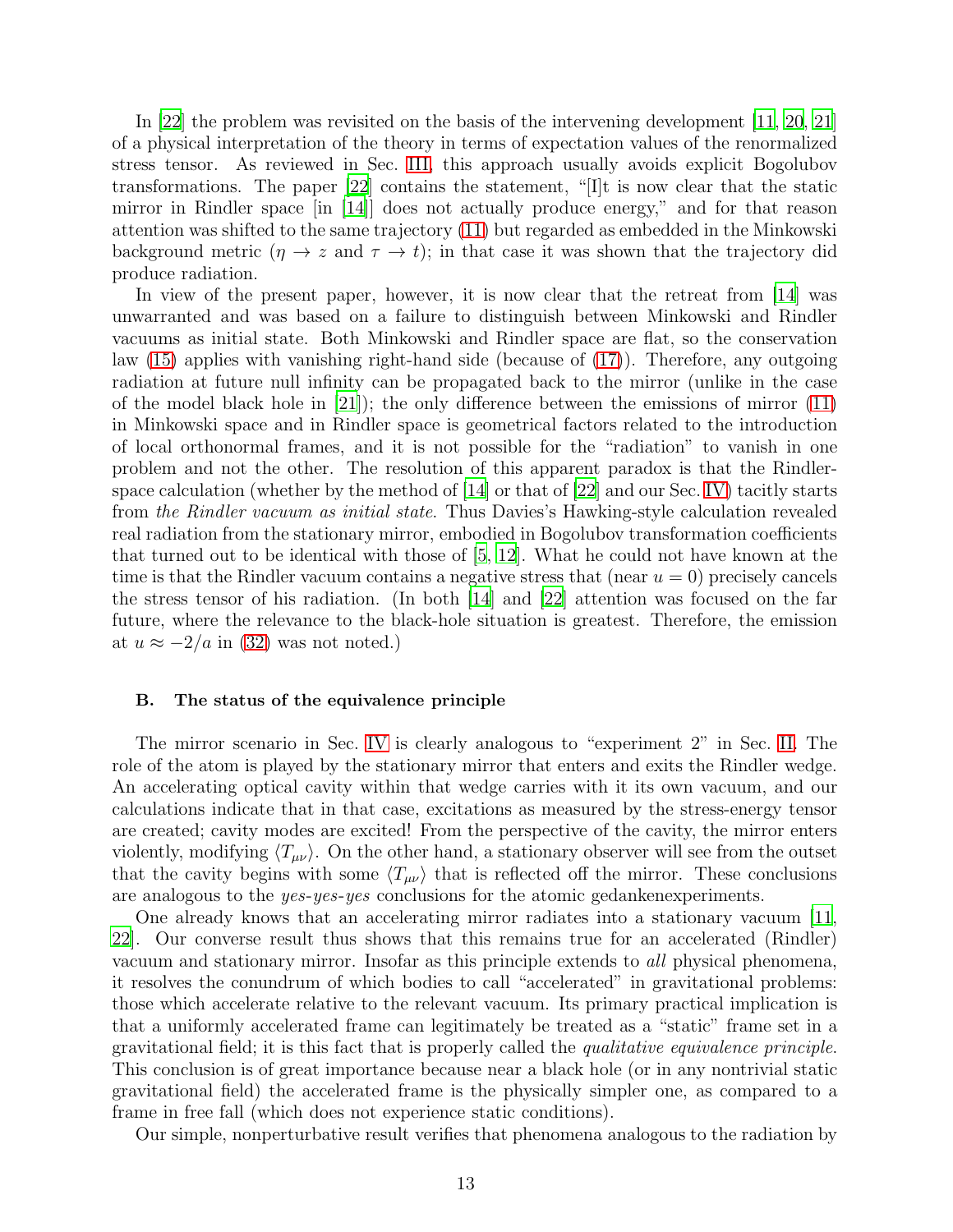unaccelerated atoms deduced in [\[1](#page-14-0)] and [\[7](#page-14-6)] can indeed happen. If one assumes the qualitative equivalence principle in generality, such atomic radiation is unsurprising, indeed necessary for consistency ("*yes-yes-yes*"). On the other hand, if one already accepts the logic of [\[1](#page-14-0)] and [\[7](#page-14-6)], then the analogous study in the present paper adds to the evidence that the principle holds in generality.

Two limitations on this picture are important to note. First, the situations are not *quantitatively* symmetric. For example, a stationary mirror in an accelerated cavity is not mathematically the same thing as an accelerated mirror in a stationary cavity, as has been understood for a long time [\[11](#page-15-2), [22\]](#page-15-13). Second, both mirror and atom [\[1,](#page-14-0) [7\]](#page-14-6) studies, and the general detector analyses of [\[18\]](#page-15-9), show that the stationary object does not radiate (in the precise way described by the equivalence principle) to the accelerated observer or detector unless the latter is initially in its Rindler vacuum, or as close to a Rindler vacuum as the modified conditions (e.g., cavity walls) permit. How such a state could be realized in practice is a difficult separate question.

## Acknowledgments

JHW is grateful for the support of the Air Force Office for Scientific Research. This project was stimulated and facilitated by intensive discussions among SAF and the research group of Marlan Scully at IQSE–TAMU, the research group of George Matsas in Brazil, and Don Page and Bill Unruh. IQSE funding aided JHW to attend a workshop in College Station in October, 2017, and SAF to attend the PQE conference in Snowbird in January, 2018. Dr. Unruh observed that the initial burst at  $u = -2/a$  is physically understandable as specular reflection of the incoming Rindler vacuum flux at  $v = 0$ . Dr. Page made helpful comments on the manuscript.

- <span id="page-14-0"></span>[1] M. O. Scully, S. Fulling, D. Lee, D. Page, W. Schleich, and A. Svidzinsky, Quantum optics approach to radiation from atoms falling into a black hole, *Proc. Natl. Acad. Sci.* 115 (2018) 8131–8136.
- <span id="page-14-1"></span>[2] S. W. Hawking, Particle creation by black holes, *Commun. Math. Phys.* 43 (1975) 199–220.
- <span id="page-14-2"></span>[3] M. O. Scully, V. V. Kocharovsky, A Belyanin, E. Fry, and F. Capasso, Enhancing acceleration radiation from ground-state atoms via cavity quantum electrodynamics, *Phys. Rev. Lett.* 91 (2003) 243004.
- <span id="page-14-3"></span>[4] A. Belyanin, V. V. Kocharovsky, F. Capasso, E. Fry, M. S. Zubairy, and M. O. Scully, Quantum electrodynamics of accelerated atoms in free space and in cavities, *Phys. Rev. A* 74 (2006) 023807.
- <span id="page-14-4"></span>[5] W. G. Unruh, Notes on black-hole evaporation, *Phys. Rev. D* 14 (1976) 870–892.
- <span id="page-14-5"></span>[6] W. G. Unruh and R. M. Wald, What happens when an accelerating observer detects a Rindler particle, *Phys. Rev. D* 29 (1984) 1047–1056.
- <span id="page-14-6"></span>[7] A. Svidzinsky, J. Ben-Benjamin, S. A. Fulling, and D. N. Page, Excitation of an Atom by a Uniformly Accelerated Mirror through Virtual Transitions, *Phys. Rev. Lett.* 121 (2018) 071301.
- <span id="page-14-7"></span>[8] B. Schutz, *A First Course in General Relativity*, 2nd ed., Cambridge U. Press, Cambridge, 2009.